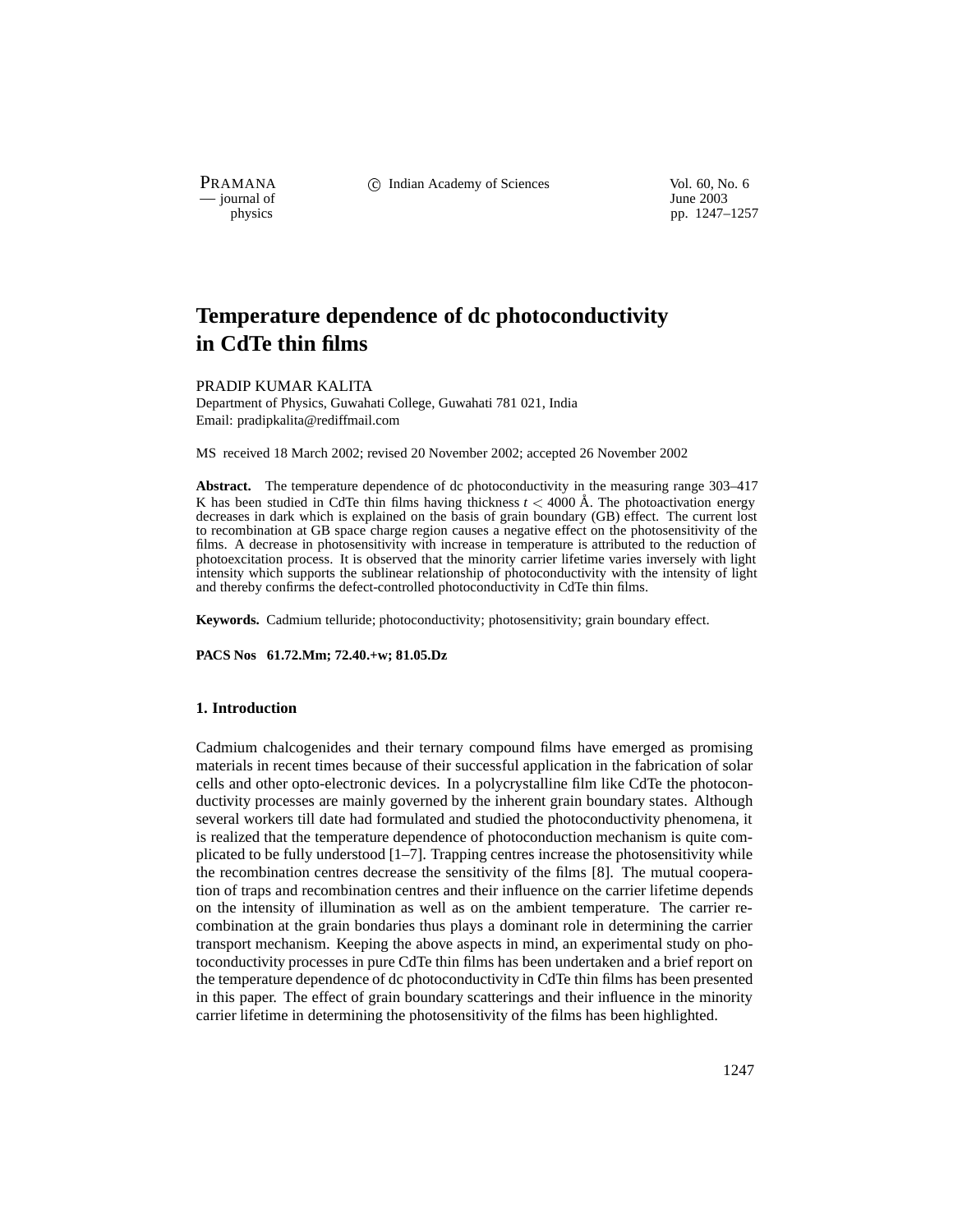## **2. Experimental procedure**

CdTe thin films were deposited on clean glass substrates held at different temperatures by thermal evaporation method (HINDHIVAC 12 A4) at vacuum of the order of  $10^{-6}$  torr. High purity (99.999%) bulk CdTe powder obtained from Kuch Light Lab. UK was used for deposition. A gap type film geometry with an effective gap of 3 mm between two preevaporated Al electrodes was used for the photoconductivity measurements. The thickness of the film was measured using multiple beam interferometry method with an accuracy of  $\pm 20$  Å. The substrate temperature as well as ambient temperature were measured by putting a cu-cons thermocouple behind the substrate in conjuction with a microvoltmeter. A 250 W quartz halogen bulb was used for white light illumination which is properly focused upon the film. The light intensity was measured with a sensitive Aplab luxmeter. The photocurrent as well as dark current were measured with the help of a high impedance  $({\sim 10^{14} \Omega})$  electrometer amplifier (ECIL 815) with an accuracy of  $\pm 3%$ . The film was put inside a continuously evacuated glass chamber during current measurement. The whole measuring assembly was again put inside a properly grounded shielding network in the form of a Faraday caze to keep undesirable noise at minimum.

# **3. Results and discussion**

#### 3.1 *Structure*

CdTe thin films posses fcc zincblende structure when deposited at substrate temperature  $T_s > 423$  K. Polycrystalline CdTe films show the most prominent reflection along [111] direction together with [220] and [311] reflections. Figure 1 shows XRD traces of the three CdTe films deposited at 473 K. The average grain size of the films corresponding to [111] direction is of the order of 260  $\AA$ . The results are in conformity with other workers [9–11]. Attempts are made to correlate photosensitivity with structure as presented in ref. [12]. The lattice constant of CdTe films estimated from the Nelson–Riley plots are found to be within 6.4999 Å to 6.5291 Å which deviated from its bulk counterparts. This lattice misfit with respect to bulk lattice constant indicates the existence of defects arising from vacancies and interstitials [13]. Thus these defect states are expected to play a leading role in photoconductivity process in thermally evaporated CdTe films.

# 3.2 *Space charge effects*

The space charges exist not only at the electrode–film interface but also at the film– substrate interface as well as along the grain boundaries in the film. The film–substrate interface which is usually only a few atomic spacing may effect grain boundaries (GB) in the deposited CdTe films. Those atomic layers primarily may contain residual oxides, reaction products of the film with the substrates [14] etc. In the present work high quality glass was used as substrate which serves as an atomically smooth and inert material. The glass substrates with the pre-evaporated Al electrodes were sufficiently heated at high vacuum prior to the deposition of films to eliminate the oxide formation if any on the electrode surface as well as the undesired surface layers of various orgin over the bared substrate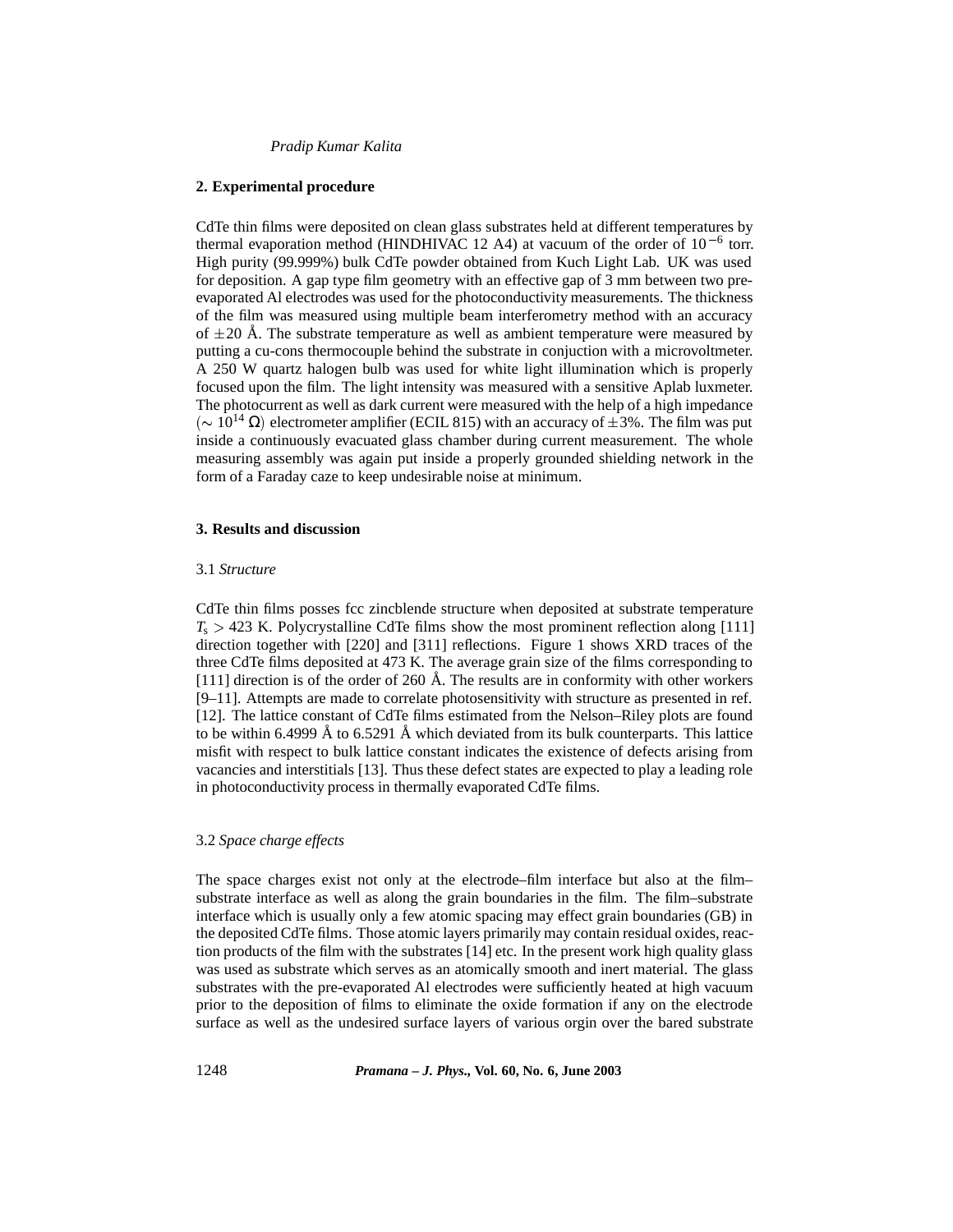

*Temperature dependence of dc photoconductivity*

Figure 1. XRD traces of three representative CdTe films deposited at 473 K.

surface. The adhesion of film to the substrate was examined which was found to be better enough. Therefore, it clearly supports the non-existence of physical barrier at CdTe film–substrate interface [8].

After deposition of film the power law of *I*–*V* characteristics [15] in dark and under external illuminations has been examined and it was found to be unity within the applied bias of 0–120 V. This clearly reveals that there is no accumulation of charges injected from the electrodes to yield space charge limited current. Ohmic behaviour also rules out the presence of potential surface barrier at the electrode–film interface. However, as the film thickness  $t < 4000$  Å, the size effect and the effect of microstrain developed modified to some extent by the surface states [8] are also important. The surface states can influence the intergrain boundary cores apart from the grain boundary state originated from the incomplete bonding, i.e., the native defects itself. It is observed that the films are subjected to strain  $(2.76 \times 10^{-3} - 7.26 \times 10^{-3})$  and have relatively smaller grain size *D* (260 Å) which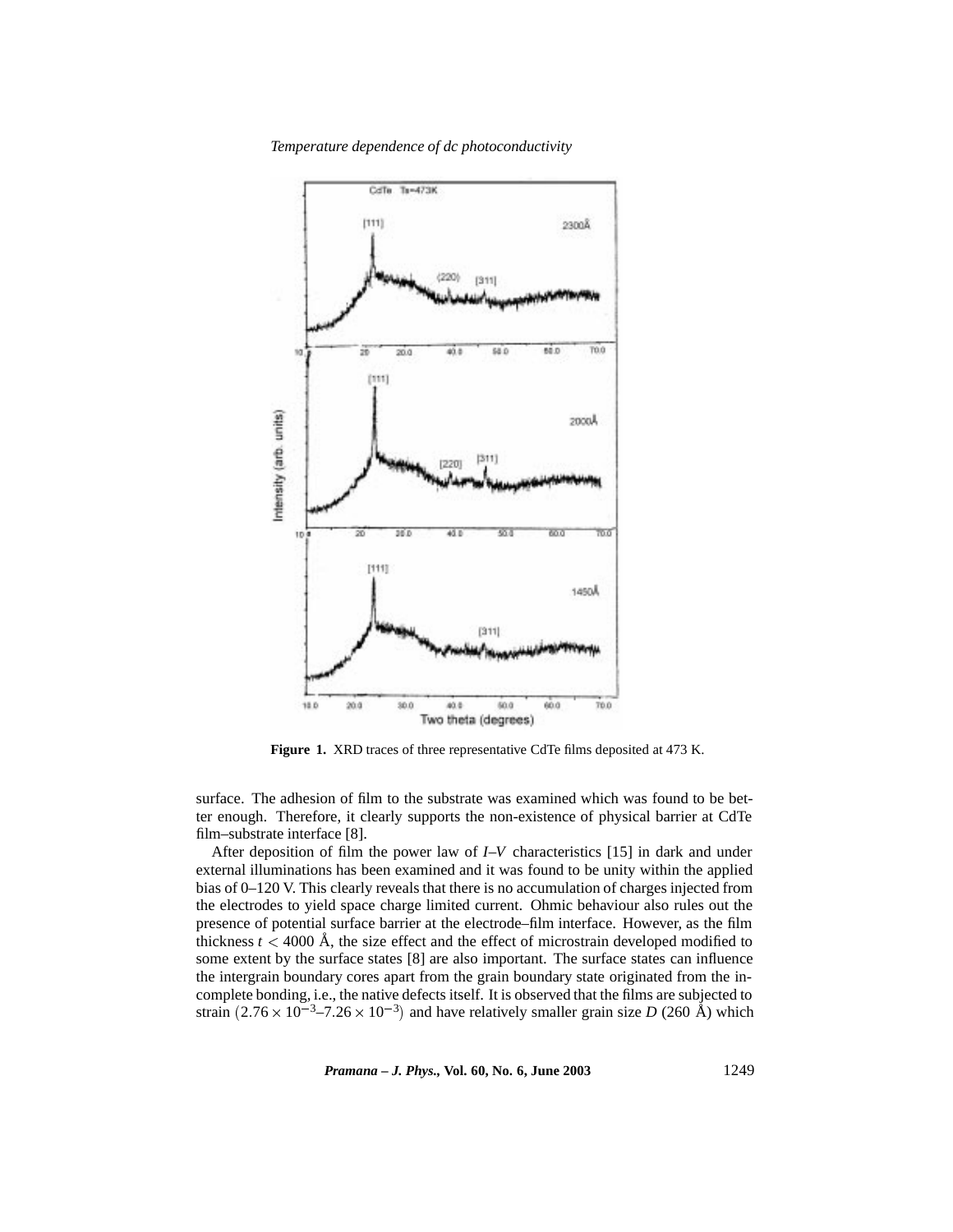clearly indicates the increase in density of grain boundary states as reported in earlier communication [12]. In these smaller grained films, therefore, the physiochemical imperfections like the screening charges developed along the grain boundaries near the surface may play an additional important role in the determination of recombination mechanism under illumination together with those screening charges of various origins developed at GBs in the volume.

The width  $(w)$  of GB is usually equal to a few lattice spacing only whereas the space charge region on either side of GB core is relatively wider. In dark the charges in GB is counterbalanced by the charges in the space charge regions on both sides of GB. However, under illumination the photogenerated minority carrier holes try to cross over the GB and their distribution near the GB causes the corresponding Fermi level not to remain flat as shown in figure 2a and 2b. The minority carriers effectively recombine with the trapped majority carrier electrons in the space charge region and results in an additional current loss apart from the current lost due to the recombination at the GB interface as well as at bulk [16]. The current lost due to the recombination in GB space charge region is prominent in smaller size crystallites which increases the grain boundary recombination velocity at the edge of depletion region, as well as an increment of the difference of electron and hole quasi-Fermi levels  $\Delta E_F$  and a decrease in effective diffusion length. It is observed that the power factor γ for photocurrent light intensity characteristics measured for deposited CdTe films is slightly less than 0.5 as depicted in table 1. This change may be attributed to the additional current lost due to the recombination at GB space charge region caused by the GB states originated from the physiochemical imperfections.



**Figure 2.** A systematic representation of GB space charge region in dark (**a**) and under illumination (**b**) (refs [6,16]).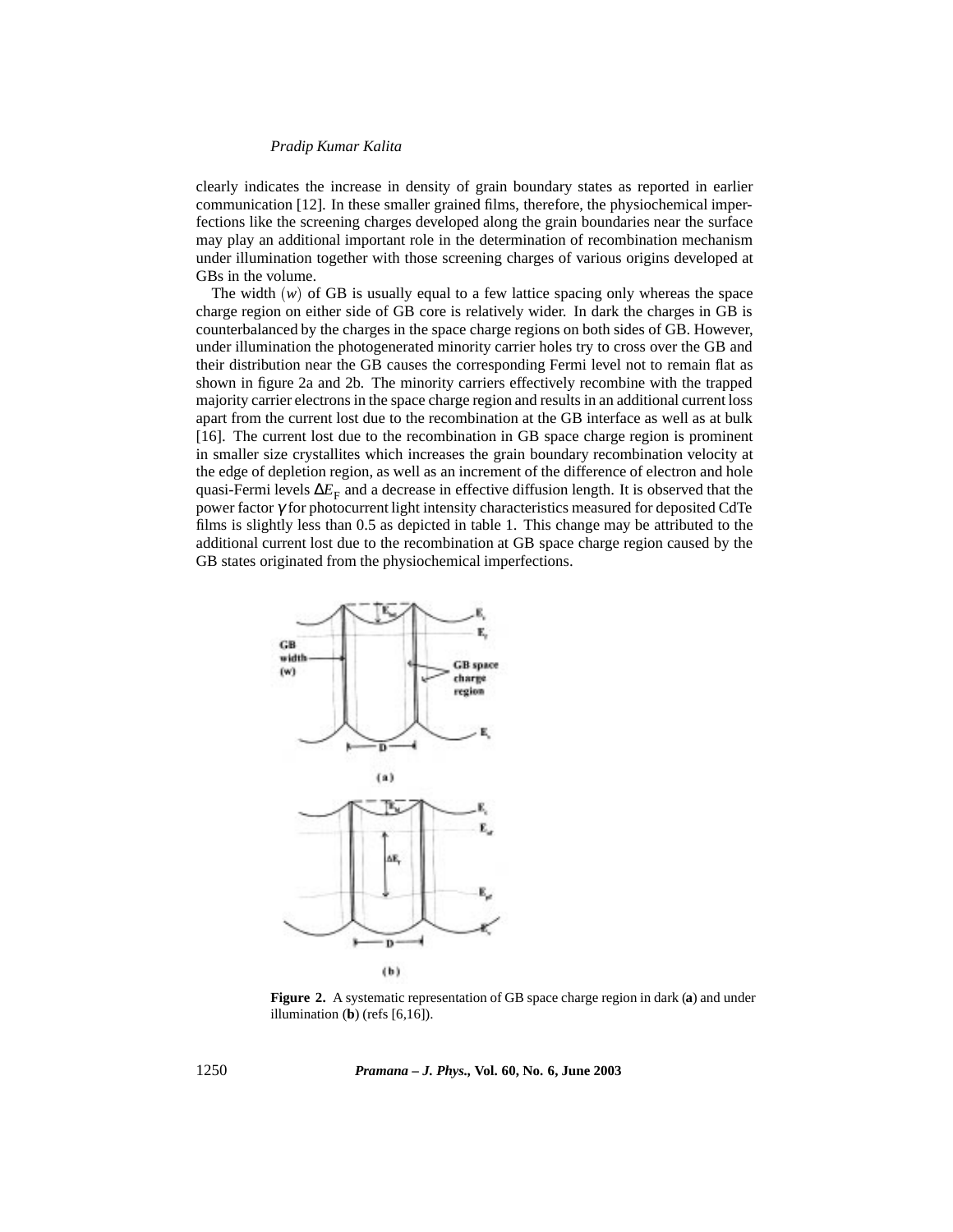**Table 1.** Variation of γ values correspond to the change of photoconductivity with light intensity at different temperatures.

|      |           | $\gamma$ values at different ambient temperatures |       |       |       |       |       |  |  |
|------|-----------|---------------------------------------------------|-------|-------|-------|-------|-------|--|--|
| t(A) | $T_s$ (K) | 303 K                                             | 316 K | 328 K | 351 K | 381 K | 403 K |  |  |
| 1450 | 473       | 0.44                                              | 0.42  | 0.40  | 0.36  | 0.34  | 0.31  |  |  |
| 2300 | 473       | 0.46                                              | 0.43  | 0.40  | 0.35  | 0.30  | 0.28  |  |  |
| 3000 | 573       | 0.50                                              | 0.47  | 0.42  | 0.35  | 0.30  | 0.25  |  |  |



**Figure 3.** ln $\sigma$  vs.  $10^3/T$  plots for a CdTe film (2000 Å) deposited at 473 K.

## 3.3 *Measurement of photoconductivity*

CdTe films deposited at  $T_s > 473$  K posses photosentivity. As the absorption coefficient is nearly inversely proportional to thickness, the film thickness is maintained at  $t < 4000$ Å to make a better absorption of incident light upon films. The  $I-V$  characteristics of CdTe films measured at different ambient temperatures  $(T)$  in dark and under illumination are found to be ohmic. Ohmic nature thereby confirmed the measurement of bulk limited photoconductivity properties in these films. The dark conductivity of as-grown CdTe films measured at room temperature is  $\sim 10^{-6} \Omega^{-1}$  m<sup>-1</sup>. The dark conductivity as well as the photosensitivity increases with increasing  $T_s$  in the range of 303–573 K [12].

A stable high voltage (24 V) was applied across the films during photoconductivity measurement when the ambient temperature is increased in the range of 303–403 K. Figure 3 shows the ln $\sigma$  vs.  $10^3/T$  plots in dark and under different white light illuminations for a representative CdTe thin film. The activation energies in dark and under illumination were calculated from the slopes of the curves. Table 2a shows the systematic representation of dark activation energies ( $\Delta E_D$ ) and photoactivation energies ( $\Delta E_L$ ) for different CdTe films deposited at different growth conditions. It is clearly seen that the photoactivation energies decrease over dark with increasing white light intensity. This decrease of photoactivation energy at higher illumination level is primarily attributed to the lowering of intercrystalline grain boundary potential barrier height. It is expected that the potential barrier, in fact, greatly influences the carrier mobility and thereby controls the photosensitivity.

Polycrystalline film contains a large number of grains and grain boundaries (GB). The constituent atoms in GBs are disordered. Therefore, a large number of defects arise due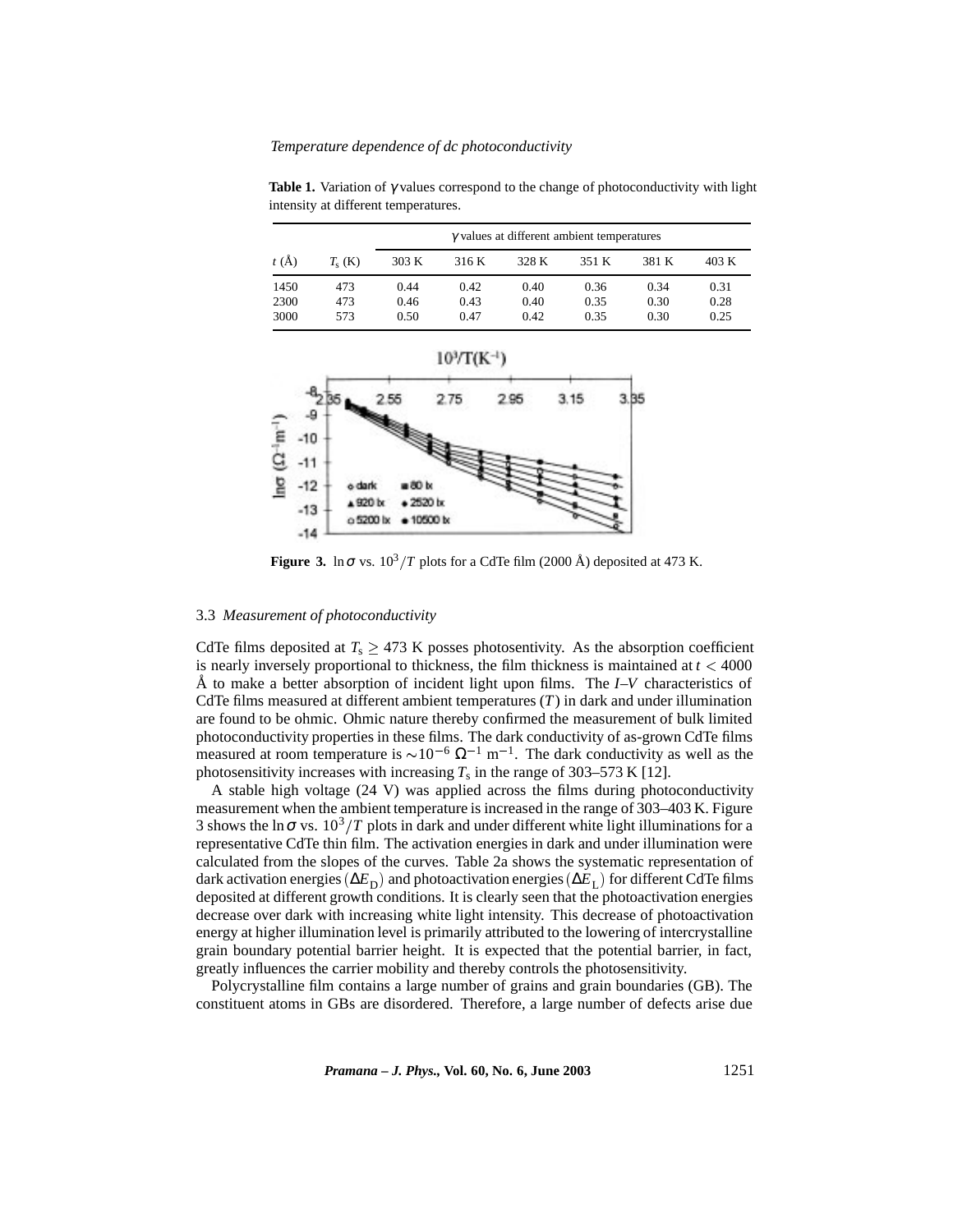**Table 2.** (**a**) Activation energies of CdTe films in dark and under white light illuminations ( $\Delta E$ ). (**b**) Power factor α and β correspond to variation of mobility activation energy with  $\phi$ .

|              |            | Temp.                      | (a) Activation energies in eV |                 |                  |               |               |                     | (b) Power factor |                    |
|--------------|------------|----------------------------|-------------------------------|-----------------|------------------|---------------|---------------|---------------------|------------------|--------------------|
| t(A)         | $T_s$ (K)  | range $(K)$                | Dark                          | $80 \text{ lx}$ | $920 \text{ lx}$ | 2520 lx       | 5200 lx       | $10.500 \text{ lx}$ | β                | $\alpha$           |
| 2000         | 473        | $303 - 365$<br>365-417     | 0.39<br>0.59                  | 0.35<br>0.58    | 0.32<br>0.56     | 0.28<br>0.54  | 0.23<br>0.506 | 0.19<br>0.43        | 0.39<br>0.50     | $-0.61$<br>$-0.50$ |
| 2300         | 473        | $303 - 345$<br>345-417     | 0.31<br>0.59                  | 0.17<br>0.55    | 0.14<br>0.52     | 0.10<br>0.465 | 0.08<br>0.41  | 0.06<br>0.30        | 0.12<br>0.39     | $-0.88$<br>$-0.61$ |
| 2000<br>3000 | 523<br>573 | $303 - 393$<br>$303 - 393$ | 0.43<br>0.45                  | 0.46<br>0.435   | 0.41<br>0.39     | 0.39<br>0.35  | 0.36<br>0.30  | 0.29<br>0.22        | 0.44<br>0.60     | $-0.56$<br>$-0.40$ |

to incomplete atomic bonding which form energy states within the band gap. The defect states effectively act as carrier traps and after trapping they are charged thereby creating a potential barrier across GB. Considering a uniform grain boundary structure with an average barrier height  $E_{bd}$ , the dark conductivity in the film is expressed as

$$
\sigma_{\rm D} = N_{\rm c} e \mu_0 \exp[-(\Delta E + E_{\rm bd})/kT] = N_{\rm c} e \mu_0 \exp[-\Delta E_{\rm D}/kT] \tag{1}
$$

where  $N_c$  is the density of the carriers and  $\mu_0$  the mobility in the grain. The dark conductivity increases due to the thermally generated carriers from traps along with the contraction of band gap. The contribution to the activation process is expected to be more from carrier modulation (∆*E* ) than from the barrier modulation in dark. It is established that CdTe films are *n* type when deposited at  $T_s \geq 473$  K. Thus the electron trapping centres arising from the excess Cd and/or Te vacancies limit the conductivity process [4]. In the present work the rise of temperature from 303 to 417 K does not activate the intrinsic process. The dark activation energies ( $\Delta E$ ) are determined for the extrinsic regions of ln $\sigma$  vs.  $10^3/T$ plot as shown for a CdTe film (figure 3). Thus the calculated ∆*E*<sub>D</sub> is primarily due to the thermal excitation from the imperfection levels. Similar dark activation energies are also reported by other workers in thermally evaporated CdTe films [11,17,18]. When the film is illuminated by light, the conductivity of the film may enhance due to the increase in excess carriers and/or decrease in barrier height depending upon the incident photon energy [7,19]. In the present work the number of photons falling per second on an effective film area  $4 \times 3$ mm<sup>2</sup> between the electrodes is found to be within  $1.7 \times 10^{15}$  –2.3  $\times 10^{17}$  corresponding to white light intensity range 80 lx-10,500 lx, which is expected to be strong enough to cause a partial depletion of grains [20]. Thus the change in conductivity due to carrier modulation from the excess photogenerated carriers is insignificant relative to those remaining thermally generated carriers. Hence the conductivity under illumination increases primarily due to the enhancement of carrier mobility resulting from barrier modulation. The total photoconductivity in the films for partially depleted grains can be expressed as

$$
\sigma_{\rm L} = N_{\rm c} e \mu_0 \exp[-(\Delta E + E_{\rm bl})/kT] = N_{\rm c} e \mu_0 \exp(-\Delta E_{\rm L}/kT). \tag{2}
$$

Here  $\Delta E_L = (\Delta E + E_{bl})$  is the observed photoactivation energy where  $E_{bl}$  is the barrier height under illumination. The photogenerated minority carriers crossover the GB interface and rapidly recombine with the majority carrier traps. This causes a reduction of barrier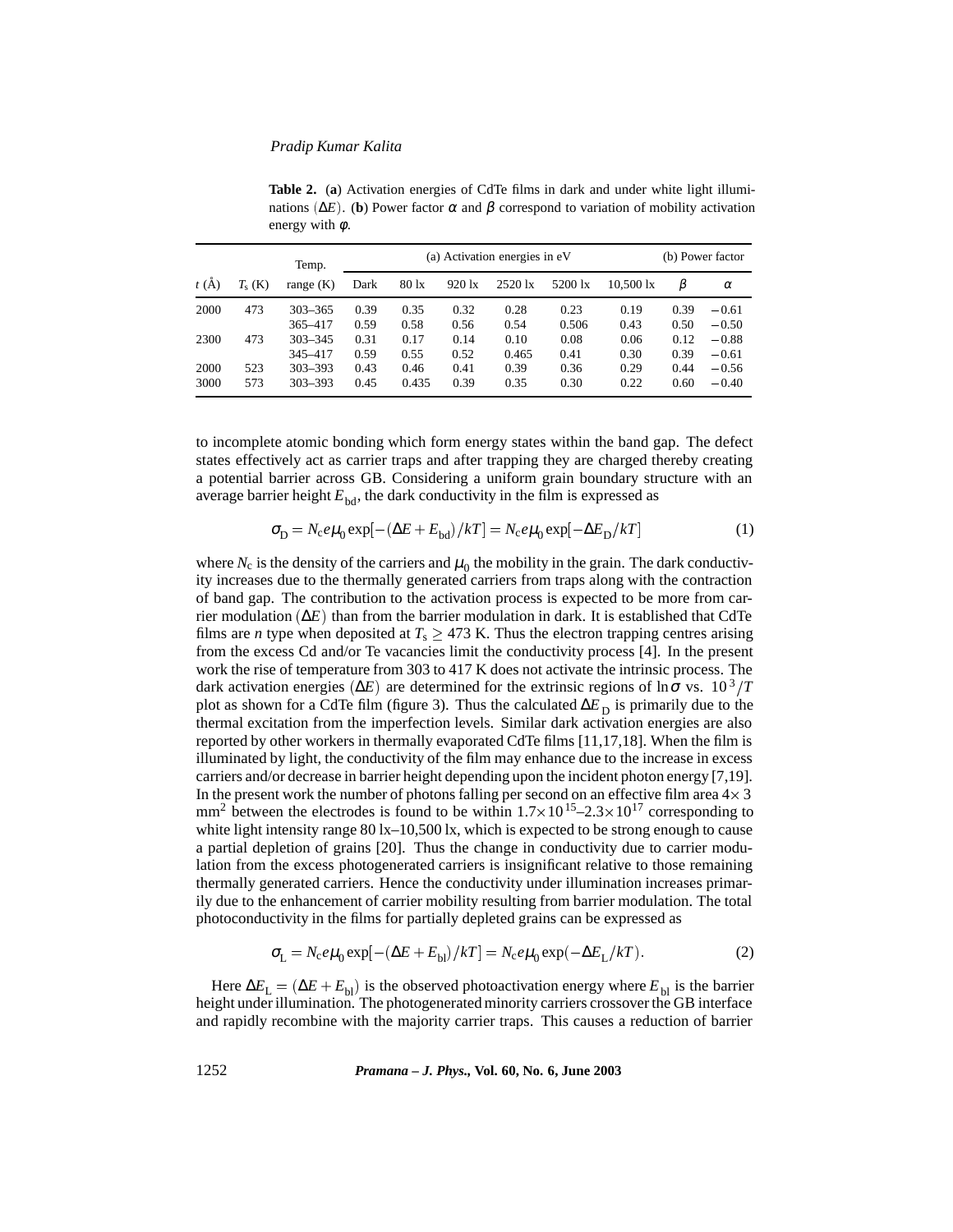## *Temperature dependence of dc photoconductivity*

height and consequently increases the carrier mobility. Thus the reduction of barrier height is attributed to the mobility activation process. The mobility activation energy can be expressed as

$$
\Delta E_n = \Delta E_{\rm D} - \Delta E_{\rm L} = (E_{\rm bd} - E_{\rm bl}).
$$

It is realized that the mobility activation energy depends on the lifetime of minority carriers which in turn is dependent on the intensity of light as well as temperature. The relationship between photoconductivity and the mobility activation energy can be expressed using eqs  $(1)$  and  $(2)$  as

$$
\sigma_{\rm L}/\sigma_{\rm D} = \exp(\Delta E_{\mu}/kT). \tag{3}
$$

Slater formulated the temperature dependance of photoconductivity relationship as [19]

$$
\sigma_{\rm L}/\sigma_{\rm D} = \exp(c\tau \phi / kT). \tag{4}
$$

From relations (3) and (4)

$$
\Delta E_{\mu} = c \tau \phi \tag{5}
$$

where *c* is a constant. This shows that  $\Delta E_n$  is directly proportional to minority carrier lifetime (τ) and intensity of light ( $\phi$ ). Moreover τ is dependent on  $\phi$  and if it varies with a power  $\alpha$  as,  $\tau \alpha \phi^{\alpha}$  then the dependence of  $\Delta E_n$  on  $\phi$  can be expressed as

$$
\Delta E_{\mu} \alpha \phi^{1+\alpha} \quad \text{or} \quad \Delta E_{\mu} \alpha \phi^{\beta}.
$$
 (6)

From the slopes of ln∆*E*<sub>µ</sub> vs. ln $\phi$  plots as depicted in figure 4 for a representative film, the values of  $\alpha$  and  $\beta$  are determined and shown in table 2b. It is clearly seen from figure 4 that the mobility activation energy due to lowering of barrier height is relatively more at low temperature region than at high temperature region when the film is illuminated by relatively low intensity light. The difference in lowering process for both regions decreases when the light intensity is sufficiently large. However, the rate of increase of∆*E* <sup>µ</sup> with light intensity as defined by power  $\beta$  is relatively less at low temperature region compared to high temperature region. At low temperature the rapidity of decrease of minority carrier



**Figure 4.** ln∆ $E_{\mu}$  vs. ln $\phi$  plots at low (303–345 K) and high (345–417 K) temperature regions for a CdTe film (2300 Å) deposited at 473 K.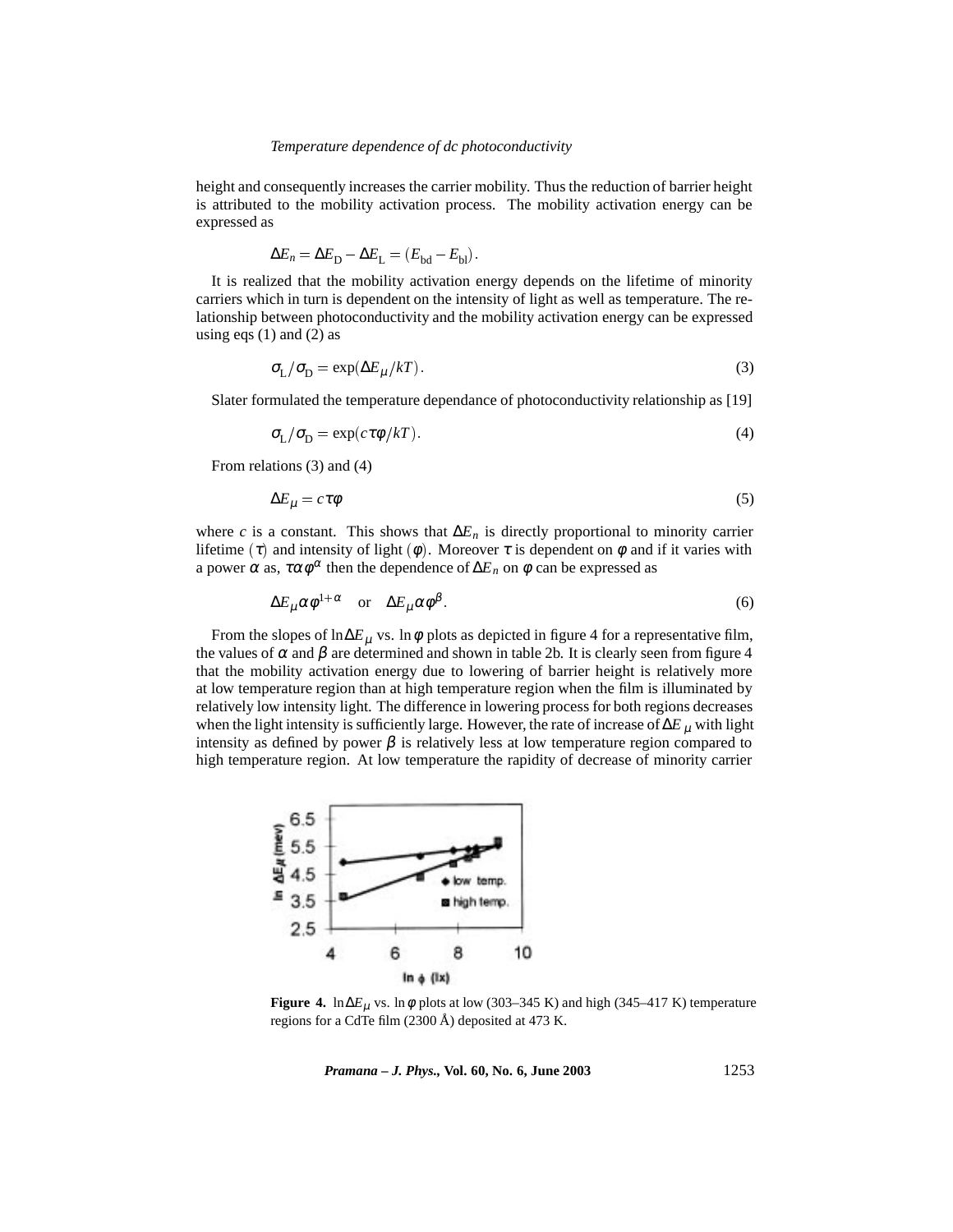lifetime with light intensity as defined by the power factor  $\alpha$  is more. This clearly signifies that the grain boundary scattering mechanism is predominant in the lowering of potential barrier height at low temperature regions as in the present work around room temperature 303 K. At high temperature region, a relatively small value of  $\alpha$  clearly indicates that the minority carrier lifetime is affected due to the onset of a different kind of scattering [22]. In fact the dependence of  $\tau$  on  $\phi$  in the entire range of ambient temperature supports the sublinear relationship of photoconductivity with light intensity as discussed in  $\S 3.4$ .

#### 3.4 *Photosensitivity*

Photosensitivity is an effective parameter in determining photoconductivity. In defect controlled photoconductivity, the photosensitivity is largely influenced by the native as well as foreign imperfections which either act as trapping or recombination centres within the forbidden gap. In the present work the photosensitivity at a particular ambient condition is defined as

$$
S = (\sigma_{\rm L} - \sigma_{\rm D})/\sigma_{\rm D}.\tag{7}
$$

Using eqs (1) and (2), photosensitivity can be expressed as

$$
S = \sigma_{\text{ph}}/\sigma_{\text{D}} = \exp(\Delta E_{\mu}/kT) - 1. \tag{8}
$$

Equation (8) clearly reveals that the photosensitivity is a function of mobility activation energy. In the present work the photosensitivity is found to be dependent on substrate temperature as well as on the ambient temperature. At high  $T_s \geq 473$  K the flms possess less grain boundary defect states owing to higher crystallite size [4,5]. Thus the dark conductivity as well as photosensitivity increase because of increase of carrier mobility. The mobility activation process corresponding to the lowering of barrier height may be a function of ambient temperature as well as the substrate temperature apart from the intensity of illumination. For simplicity the photosensitivity can be written as

$$
S = \sigma_{\text{ph}}/\sigma_{\text{D}} = \exp(\Delta E_{\mu}/kT) - 1 = 1 + (\Delta E_{\mu}/kT) - 1
$$

or

$$
\sigma_{\text{ph}} = \sigma_{\text{D}}(\Delta E_{\mu}/kT). \tag{9}
$$

Considering the effect of temperature on the photoexcitation process, the mobility activation energy can be written as [3]

$$
\Delta E_{\mu} = f(T)\phi^{\gamma}.\tag{10}
$$

Here  $f(T)$  is a function of temperature which measures the effect of photoexcitation process in lowering the potential barrier height at a particular temperature *T* when the film is illuminated by light intensity  $\phi$ . The photoconductivity then can be expressed as

$$
\sigma_{\text{ph}} = \sigma_{\text{D}} f(T) \phi^{\gamma} / kT
$$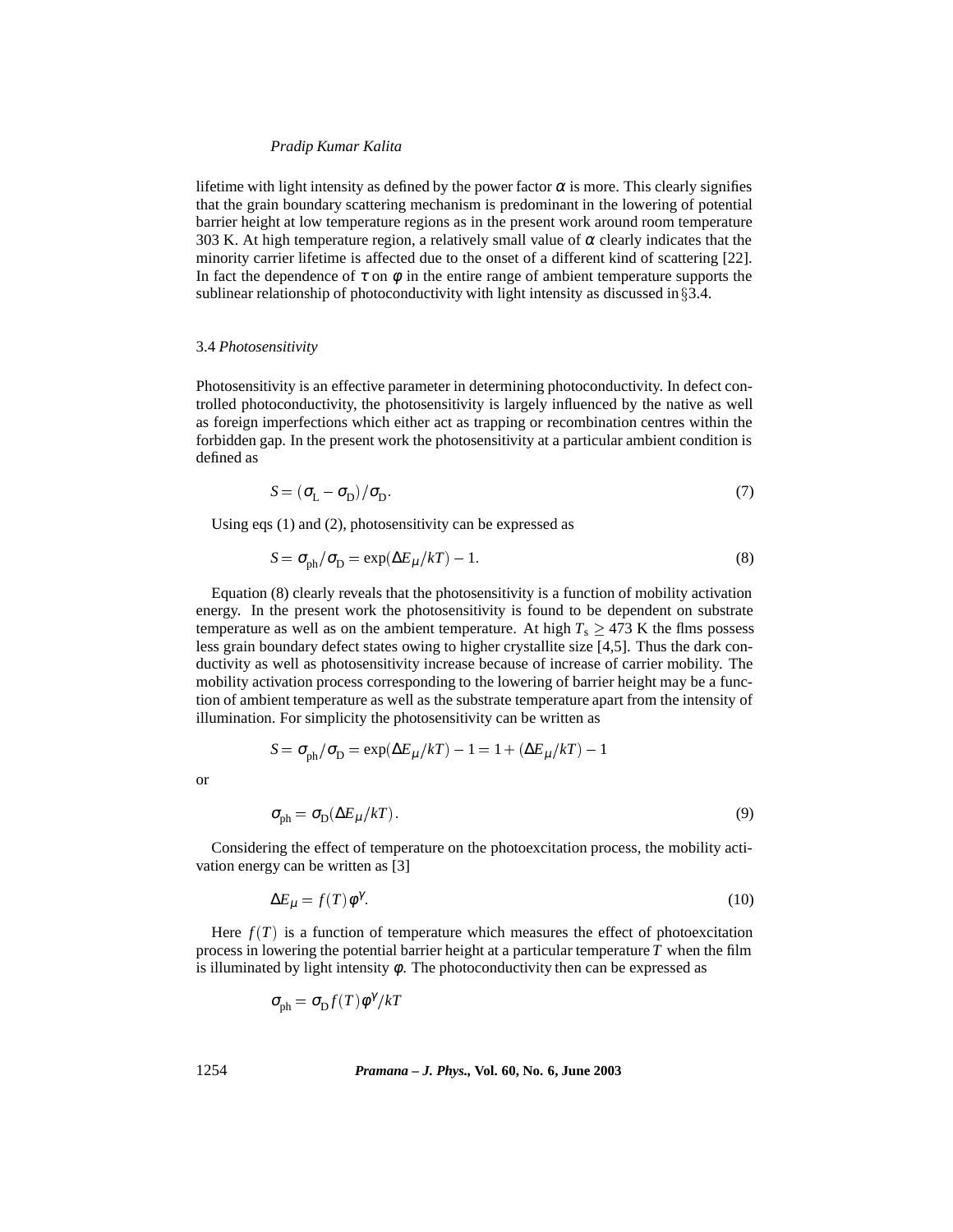and taking ln,

 $\ln \sigma_{\text{ph}} = \ln[\sigma_{\text{D}} f(T)/kT] + \gamma \ln \phi$ .

Thus from the slopes and intercepts of  $\ln \sigma_{ph}$  vs.  $\ln \phi$  plots as depicted in figure 5 for a representative CdTe film, the values of  $\gamma$  and  $f(T)$  are calculated respectively for the operating temperature in the range 303–403 K. The  $\gamma$  values for the three CdTe films are represented in table 1 which show a decreasing trend with increasing ambient temperature. However  $\gamma$  < 1 at any temperature and thereby it indicates the predominance of bimolecular recombination process in the films. The trapping centres are converted into recombination centres under illumination which shorten the free lifetime of carriers. This results in a sublinear relationship of photocurrent–light intensity characteristics [21]. This sublinear relationship is found to be independent of film growth as well as ambient condition (table 1) which confirmed the defect controlled photoconductivity in CdTe films.

The calculated values of  $f(T)$  are plotted against the corresponding temperature  $T$  as shown for a representative CdTe film (figure 6). It clearly reveals that  $f(T)$  decreases sharply at high temperature region which signifies that the effect of photoexcitation process in lowering the potential barrier is reduced towards high temperature and thereby cause a decrease in photosensitivity (figure 7). A decrease of  $\gamma$  values with increase in temperature is thus also attributed to the poor sensitivity (table 1). The experimental observations of photosensitivity as shown in figures 6 and 7 therefore confirm the simultaneous validity of eqs (8) and (1). It is noted that the power  $\beta$  is attributed to the overall dependence of lowering of barrier height on light intensity taking into account the continuous variation of



Figure 5. Photoconductivity vs. light intensity characteristics at different ambient temperature for a CdTe film  $(3000 \text{ Å})$  deposited at 573 K.



**Figure 6.** Variation of  $f(T)$  with temperature for a representative CdTe film (2000 Å) deposited at 473 K.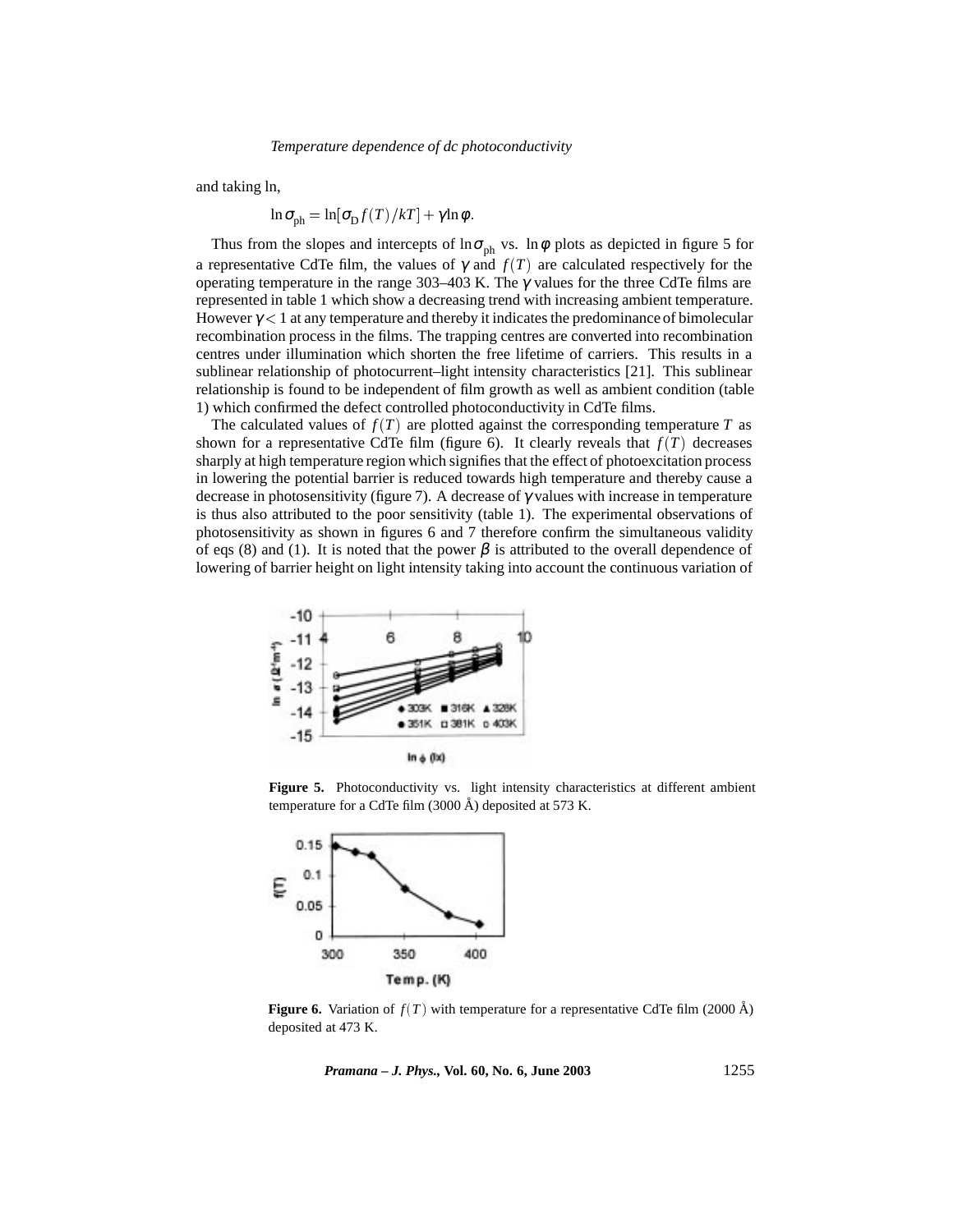*Pradip Kumar Kalita*



**Figure 7.** Variation of photosensitivity  $(\sigma_{ph}/\sigma_D)$  with ambient temperature for a representative CdTe film  $(2300 \text{ Å})$  deposited at 473 K.

temperature. However, γ corresponds to the dominant effect of light intensity at a particular temperature. The idea of dependence of photosensitivity on grain boundary barrier height is also supported by other workers [3,23].

## **4. Conclusions**

CdTe thin films deposited at  $T_s \geq 473$  K are found to be polycrystalline having fcc zincblende structure. The deviation of lattice constant measured for deposited films over the bulk counterparts clearly indicates the existence of defects owing to the dangling bonds. Although there is no pronounced surface barrier present in the films as confirmed by *I*–*V* characteristics, the surface states, however, influence the GB states and increase the GB defect density for smaller thickness films. The charges in GB is counterbalanced by the space charges on both sides of GB in dark. But under illumination due to minority carrier recombination with the trapped majority carriers in GB space charge region, an additional current is lost which is clearly reflected in photocurrent–light intensity characteristics of the films. The GB defects give rise to potential barriers which limit the photoconductivity mechanism in CdTe films. The existence of such defects is confirmed by the dark activation energies that appeared in the extrinsic region of temperature dependence of dc photoconductivity as well as the sublinear dependence of photoconductivity on light intensity in the films. The observed photoactivation energies are found to decrease over dark which is attributed to the mobility activation process owing to the lowering of grain boundary barrier height under illumination. In fact the lowering of potential barrier height is a function of temperature as well as the intensity of illumination. The lowering is more at low temperature and that causes maximum photosensitivity at room temperature. However, the rate of lowering is less for low temperature region compared to high temperature region. The photoexcitation process in lowering of barrier height is considerably reduced on increasing ambient temperature and thereby it causes a decrease in photosensitivity by reducing carrier mobility at high temperature. The minority carrier lifetime is found to be nearly inversely proportional to the light intensity in the entire temperature range 303– 417 K which supports the bimolecular recombination of carriers and thereby the sublinear photoconductivity observed in CdTe films.